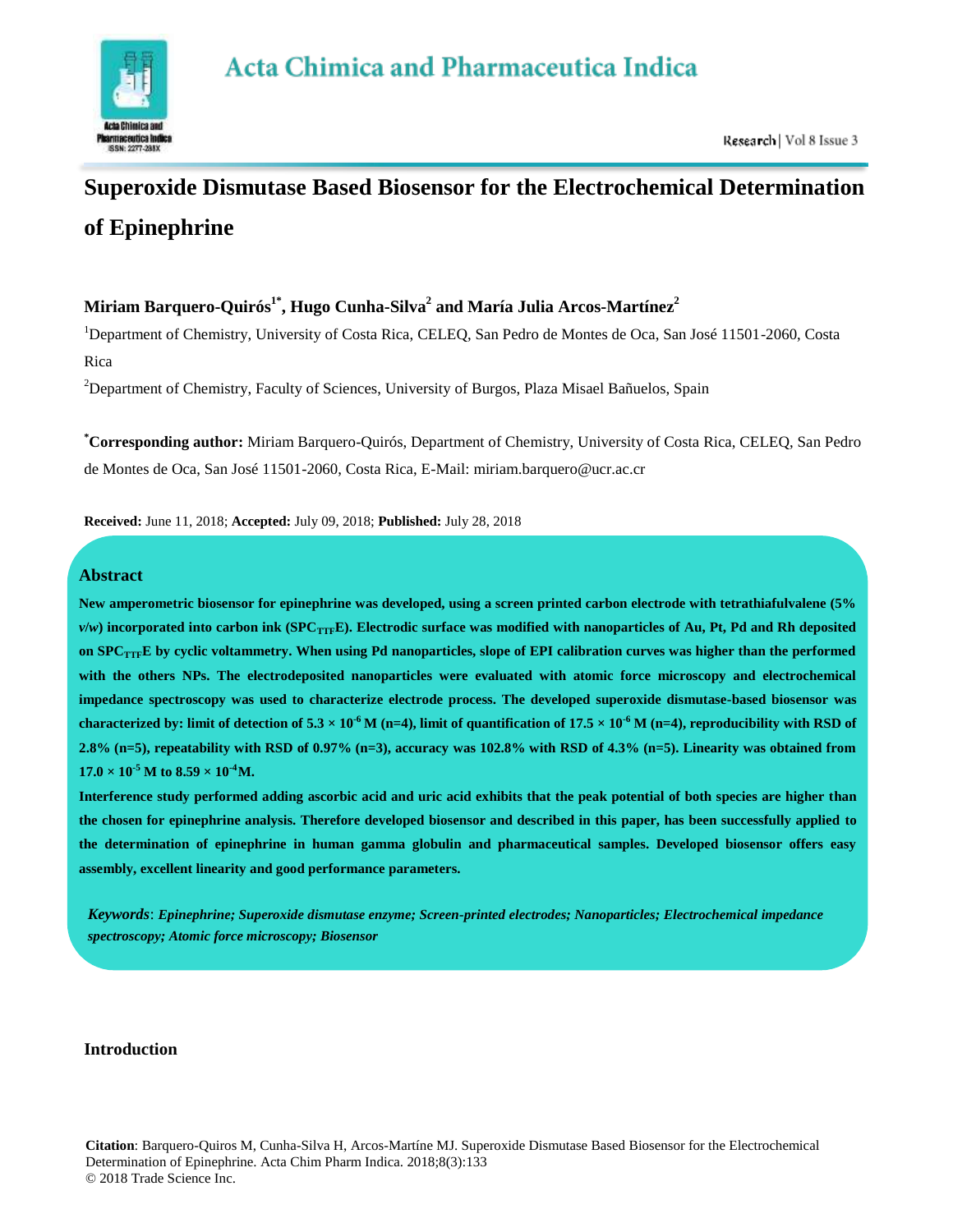Epinephrine (EPI), also known as adrenaline is an important neurotransmitter released under stress conditions. The determination and control of EPI levels, is very important since this molecule is an indicator of some neurological diseases. Specifically in Parkinson's patients, reduced levels of EPI are found when comparing with normal controls [1]. On the other hand, under stress conditions EPI is secreted from adrenal glands, increasing the normal level. Thus EPI determination may be important at low concentration, especially for biological fluids.

Several works regarding the electrochemical determination of EPI in biological and pharmaceutical samples use electrodes modified with nanoporous materials [2]; using the presence of interfering compounds [3]; or using a microbial biosensor [4]. Some electrode modifications, such as AuNPs [5], hydroxide film [6], gold and AuNPs [7] films and other metallic NPs [8,9], MWCNTs [10], and also PdNPs [11], had been successful used in EPI determination.

Screen printed carbon electrodes (SPCEs) are versatile and widely used in many analytical applications, such as in the determination of contaminants, drugs, and low concentrations metals [12,13]. The easy modification of SPCE with metallic nanoparticles improves the devices performance, while the enzymatic modification allows increasing selectivity, and diminishes the potential of amperometric determinations.

EPI is found with ascorbic (AA) and uric acid (UA), which are oxidized in the same potential region in conventional electrodes [2,14], and may be considered as analysis interferences. Since electrochemical behavior of EPI displays an irreversible autoxidation that blocks the electrode surface [14], and to overcome interferences; modified electrodes had been proposed [4,8,14-16]. Some of the electrode modifications are shown in TABLE 1 [17-33]. The preferable electroanalytical techniques used for EPI analysis are differential pulse voltammetry (DPV), followed by cyclic voltammetry (CV). Only a few use amperometric techniques [10,15,18,21,22], with only two based in SPEs [18,33]. Outstanding previous electrodes modifications are very complicated is proposed a new biosensor for EPI in which SPCE sensitivity and performance for EPI determination is achieved by using superoxide dismutase enzyme (SOD) immobilized onto a SPCTTFE modified with palladium NPs (PdNPs). The developed biosensor shows very good performance parameters and an easy assembly procedure. Its applicability was validated to EPI pharmaceutical injections. To our best knowledge this is the first screen printed SOD-based biosensor used to determine neurotransmitter EPI. The mechanism of EPI on SOD/SPC $_{TTF}$ E is described by reference [16].

#### **Materials and Methods**

#### **Reagents**

Purified water supplied by TKA Gen Pure, inverse osmosis, with a UV lamp irradiation system was used to prepare all solutions. SOD enzyme (30 KU), EPI, bovine serum albumine (BSA), glutaraldehyde (GA) and hydrogen tetrachloroaurate (III) trihydrate (HAuCl4) 3H2O were obtained from Sigma-Aldrich (Sigma-Aldrich), Steinheim, Germany). Solutions of platinum, rhodium and palladium 0.1 mM were prepared from ICP solutions of 1000 mg/L (Merck, Darmstad, Germany). Britton Robinson (BR) supporting electrolyte solutions were prepared as usual with boric, phosphoric and acetic acids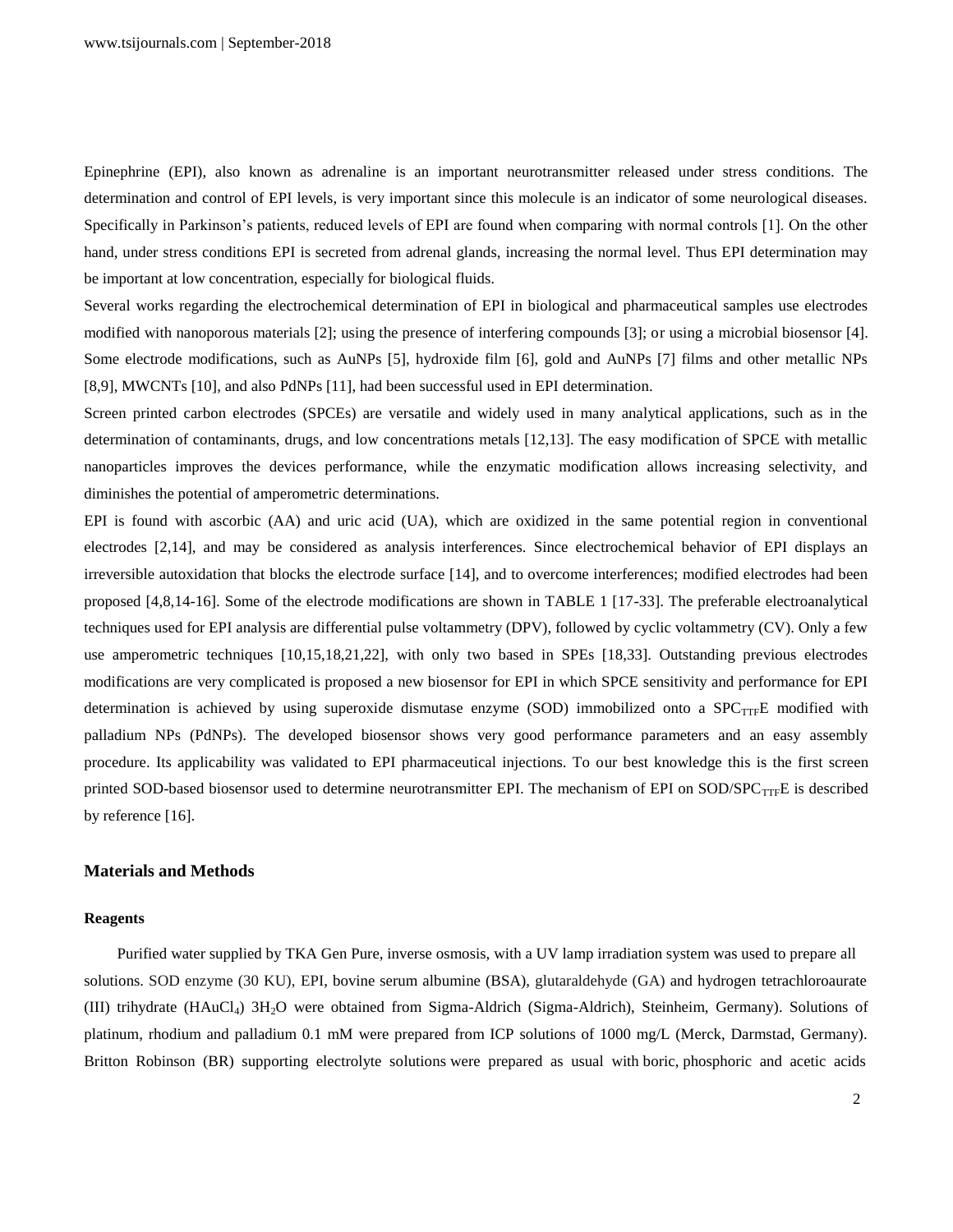(Merck, Darmstadt, Germany), and the required pH was obtained by adjusting with NaOH solution (Suprapur, Merck, Darmstadt, Germany).

Several inks were used in the fabrication of SPEs, namely Electrodag PF-407 A (carbon ink), Electrodag 6037 SS (silver/silver chloride ink), Electrodag 452 SS (dielectric ink) supplied by Acheson Colloiden (Acheson Colloiden, Scheemda, Netherlands and Gold Polymer Paste C2041206D2 (gold ink) supplied by Gwent Group, Belgium. The working electrode ink was prepared by thoroughly mixing carbon ink with tetrathiafulvalene ( $C_{TTF}$ ) 5%. TTF was obtained from Acros Organics (Acros Organics, Geel, Belgium)

#### **Equipment**

An electrochemical system Autolab PGSTAT Echo Chemie 128 N with GPS and FRA software was used to record electrochemical measurements (Echo Chemie, Utrech, Netherlands). All pH values were adjusted with a pH meter (Mettler Toledo, Schwerzenbach, Switzerland).

#### **SPCTTFEs construction**

SPC<sub>TTF</sub>Es were homemade built using a DEK 248 printing machine (DEK, Weymouth, UK) using polyester screens with appropriate stencil designs mounted at 45° to the printer stroke. These transducers consisted of three screen-printed electrodes deposited onto polyethylene terephthalate films (HiFi Industrial Film, Dardilly, France). The different inks were screen-printed and cured according to the manufacturer's specifications. The working electrode ink was prepared by thoroughly mixing carbon ink with TTF (5% *v/w*) and straightaway screen-printed. One electrode is shown in FIG. 1.

#### **Nanoparticles electrodeposition method**

 $SPC_{TTF}$ Es modification with nanoparticles (NPs/SPC $_{TTF}$ Es) was carried out by cyclic voltammetry scan methods. Cyclic voltammetry deposition was performed doing a set of seven successive voltammetric scans between +1.0 and −0.2 V in a quartz cell containing Au(III), Pt(IV), Rh(IV) or Pd(IV) (0.1 mM) in  $H_2SO_4$  (0.5 M). It was performed under delay time of 120 s, step potential of 0.025 V and scan rate of 0.100 V/s [16]. After deposition,  $NPs/SPC<sub>TTF</sub>Es$  were rinsed, wiped and modified with enzyme SOD (SOD/NPs/SPC<sub>TTF</sub>E). The NPs/SPC<sub>TTF</sub>Es were characterized through their AFM parameters.

#### **SOD Enzyme immobilization onto NPs/SPCTTFEs**

SOD was immobilized by GA crosslinking on the working electrode surface, previously modified with AuNPs/SPC<sub>TTF</sub>Es, PtNPs/SPC<sub>TTF</sub>Es, PdNPs/SPC<sub>TTF</sub>Es and RhNPs/SPC<sub>TTF</sub>Es. To perform the immobilization procedure, SOD enzyme solution was prepared by dissolving the enzyme in Britton Robinson buffer at pH 7.0. From the immobilization mixture, constituted by 20 µL of SOD (5.9 mg/mL), 10 µL of BSA (1.69% *w*/*v*) and 10 µL of GA (2.5% *v*/*v*), 10 µL were dropped onto the working electrode surface and stored at 4°C until use, and between the measurements. The biosensor was washed with purified water, before and after use. Scheme procedure used to electrodeposition, AFM characterization and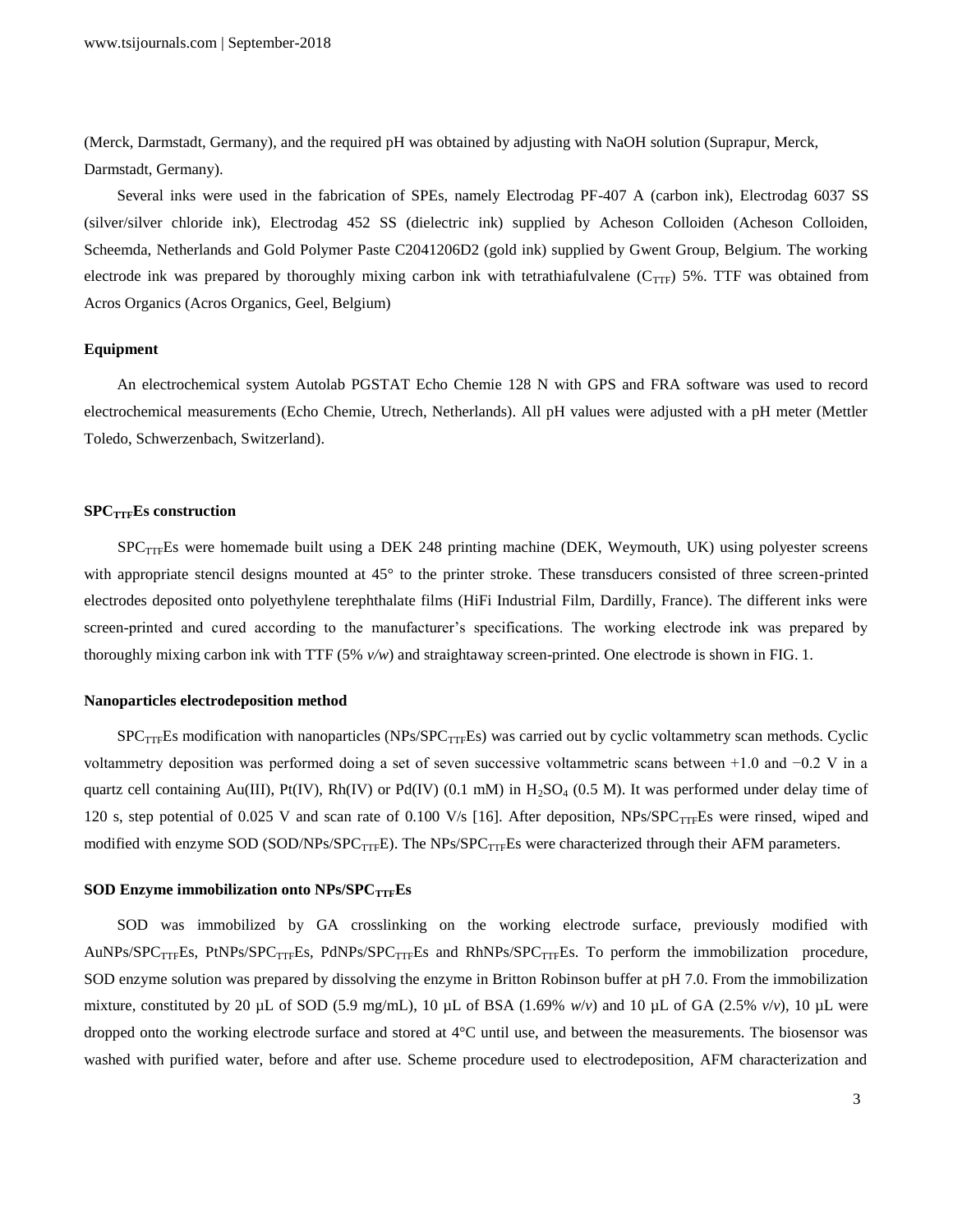enzyme immobilization on electrodes surface is showed in FIG. 1, and effect of enzyme SOD on EPI response is showed in FIG. 2.

| <b>Modified Electrode</b>                                                       | <b>Technique</b>    | pH               | <b>Potential</b> | Linearity                              | LD                           | <b>Sample</b>                           | <b>Reference</b> |
|---------------------------------------------------------------------------------|---------------------|------------------|------------------|----------------------------------------|------------------------------|-----------------------------------------|------------------|
| $3D$ MIP array <sup>1</sup>                                                     | (DPV)               |                  | $+0.34$ V        | $1-10 \mu M$<br>10-800 μM              |                              | EPI injections                          | $[17]$           |
| S PCE MP <sup>2</sup>                                                           | Amperometry         | <b>PBS</b>       | $-0.20V$         | $0-500$ η $M$                          | $100$ η $M$                  | Rabbit blood                            | $[18]$           |
| PBCB/graphene/GCE $^3$                                                          | $\overline{\rm CV}$ | <b>PBS</b>       | $+0.04 V$        | $1.0 - 10 \mu M$                       | $0.24 \mu M$                 | EPI<br>pharmaceutical                   | $\overline{[5]}$ |
|                                                                                 |                     |                  |                  |                                        |                              | sample                                  |                  |
| MWCNT <sup>4</sup><br>modified bppg                                             | Amperometry         | 7.0              | $+0.25$ V        | $0.1 \mu M - 0.1$<br>mM                | $\sim$                       | EPI and AA                              | $[15]$           |
| Caffeic Acid / GCE                                                              | CV                  | 7.4              | $+0.22$ V        | $2.0 - 300 \mu M$                      | $0.60 \mu M$                 | <b>EPI</b> injection                    | [8]              |
|                                                                                 |                     |                  |                  |                                        |                              | EPI                                     | $[3]$            |
| (FA)/AuNPs/GCE) <sup>8</sup>                                                    | <b>DPV</b>          | 3.0              | $+0.40$ V        | $0.5 - 792.7 \mu M$                    | $0.01 \mu M$                 | pharmaceutical<br>samples, urine        |                  |
| $(Chit$ -fCNT $)$ <sup>9</sup>                                                  | <b>DPV</b>          | 7.4              | $+0.20V$         | $0.05 - 10 \mu M$                      | $30 \text{ }\eta\text{M}$    | pharmaceutical<br>sample                | $[19]$           |
| Au-MWCNT-PANI-TiO <sub>2</sub> <sup>10</sup><br>Au-MWCNT-PANI-RuO <sup>10</sup> | <b>DPV</b>          | 7.0              | $+0.20V$         | 4.9-76.9 mM.                           | $0.16 \mu M$<br>$0.18 \mu M$ | <b>EPI</b> injection                    | $\overline{[9]}$ |
| Zn-Al LDH <sup>11</sup> .                                                       | <b>DPV</b>          | 7.0              | $+0.35$ V        | $0.5 \mu M - 0.3$<br>mM                | $0.13 \mu M$                 | EPI injection/<br>urine                 | $\overline{[6]}$ |
| Au/Au-NPs/MPA/CA/Au-NPs <sup>6</sup>                                            | CV                  | 7.0              | $-060V$          | $0.1 - 800 \mu M$                      | $5 \mu M$                    | EPI/ AA/ UA                             | $[7]$            |
| $GR/Au/GCE$ <sup>12</sup>                                                       | CV                  | 7.0              | $+0.16$ V        | $0.05 - 8.0 \mu M$                     | $7.0 \text{ }\eta\text{M}$   | <b>EPI</b> injection                    | $[20]$           |
| poly-FA) (MWCNT) <sup>13</sup>                                                  | Amperometry         | 4.5              | $+0.20$          | 73-1406 μM                             | $22.2 \mu M$                 | pharmaceutical<br>sample                | $[21]$           |
| $GC/Ni(II)$ complex film/PU-C <sup>14</sup>                                     | Amperometry         | 7.4              | $+0.7 V$         | $1-10 \mu M$                           | $0.01 \mu M$                 | Human blood                             | $[22]$           |
| Au/AAO <sup>15</sup>                                                            | <b>LSV</b>          | 7.0              | $+0.15$ V        | $20 - 100$ uM                          | $2.42 \mu M$                 | <b>EPI</b> injection                    | [23]             |
| GCE (S-MCF/GCE) <sup>16</sup>                                                   | <b>DPV</b>          | 7.0              | $+0.20V$         | $0.1 - 12 \mu M$                       | $40$ η $M$ .                 | <b>EPI</b> injection                    | $[24]$           |
| $(CPE)$ (MWCNTs) <sup>17</sup>                                                  | <b>DPV</b>          | $\overline{7.0}$ | $+0.20V$         | $0.05 - 10 \mu M$<br>$0.1 - 100 \mu M$ | $2.9 \times 10^{8}$ M        | EPI injection,<br>blood serum           | $[25]$           |
| Au/Ag sponge <sup>18</sup>                                                      | <b>DPV</b>          | 7.0              | $+0.28 V$        | $10 - 100 \mu M$                       | $5.05 \mu M$                 | EPI and AA                              | $\boxed{26}$     |
| Au/PILs/PPyNTs/ GCE <sup>19</sup>                                               | <b>DPV</b>          | 7.4              | $+0.30 V$        | $35 - 960 \mu M$                       | 298.9 ηΜ                     | EPI, glucose, D-                        | $\boxed{27}$     |
|                                                                                 |                     |                  |                  |                                        |                              | fructose, sucrose,<br>citric acid, UA   |                  |
|                                                                                 |                     |                  |                  |                                        |                              | ,AA.                                    |                  |
| $(CFE)$ (MWCNTs) <sup>20</sup>                                                  | <b>DPV</b>          | 7.0              | $+0.10 V$        | $1 - 100 \mu M$                        | $0.9 \mu M$                  | <b>EPI</b> injection                    | $[14]$           |
| TX-100/BCE <sup>21</sup>                                                        | CV                  | 7.0              | $+0.20V$         | $10-50 \mu M$ ,                        | $1 \mu M$                    | human serum                             | $[28]$           |
| TDPA/CA/AuNPs/ SAMs <sup>22</sup>                                               | CV                  | 7.0              | $-0.5V$          | $0.1 - 0.75 \mu M$                     | $0.082 \mu M$                | EPI, AA, AU                             | $[29]$           |
| $TiO2$ -Au/MWCNTs/rGO <sup>23</sup>                                             | <b>DPS</b>          | 6.0              | $+0.15$ V        | $1.0 - 300$ ηM                         | $0.34$ nM                    | EPI injection,<br>urine                 | $[30]$           |
| $SDS-WO3/GCE24$                                                                 | DPS, CV             | 7.0              |                  | $9$ nM $-1$ mM.                        | $1.8$ η $M$                  | human serum                             | $[31]$           |
| MWNT-Nafion-Tyr <sup>25</sup>                                                   | Amperometry         | 7.0              | 0.0              | $10-40 \mu M$ ,                        |                              | phosphate buffer                        | $[10]$           |
| Au TMBH <sup>5</sup>                                                            | CV                  | 6.0              | $+0.20V$         | $1.7 - 24.9 \mu M$<br>24.9-91.7 µM     | $0.19 \mu M$                 | spiked human<br>blood serum             | $[32]$           |
| $(o-SWCNHs)/SPE26$                                                              | <b>DPV</b>          | 7.4              | $+0.50V$         | $2 - 2500 \mu M$                       | $0.1 \mu M$                  | AA, AC, AU                              | $[33]$           |
| $\text{SOD}/\text{PdNPs}/\text{SPC}_{\text{TTF}}\text{E}$                       | Amperometry         | 5.0              | $+0.20$ V        | 17-859 μM                              | $5.3 \mu M$                  | <b>EPI</b> injection<br>GG <sub>2</sub> | This article     |

TABLE 1. **Modified electrodes applied to EPI analysis.**

Acronyms: <sup>1</sup> molecularly imprinted polymer arrays electrode, <sup>2</sup> screen printed mesoporous carbon electrode, <sup>3</sup> poly(brilliant cresyl blue glassy carbon electrode,  $4$  multi walled carbon nanotubes modified basal plane pyrolitic graphite electrode,  $5$  Au thiol Schiff base self-assembled monolayer modified electrode, <sup>6</sup> mercaptopropionic acid, gold nanoparticles and cystamine modified gold bare electrode,  $\frac{7}{1}$  caffeic acid and glassy carbon electrode,  $\frac{8}{1}$  poly-fuchsine acid film Au nanoparticles modified glassy carbon electrode, <sup>9</sup> carbon nanotube–chitosan biopolymer nanocomposite electrode, <sup>10</sup> multi walled carbon nanotubes/polyaniline doped with metal oxide (TiO<sub>2</sub>, RuO<sub>2</sub>) nanoparticles electrodes, <sup>11</sup> layered double Zn-Al hydroxide film modified glassy carbon electrode, <sup>12</sup> graphene Au nanocomposites, <sup>13</sup> poly ferulic on multi-walled carbon nanotubes modified glassy carbon electrode, <sup>14</sup> glassy carbon electrode with two inner polymer layers of macrocyclic nickel complex and outer of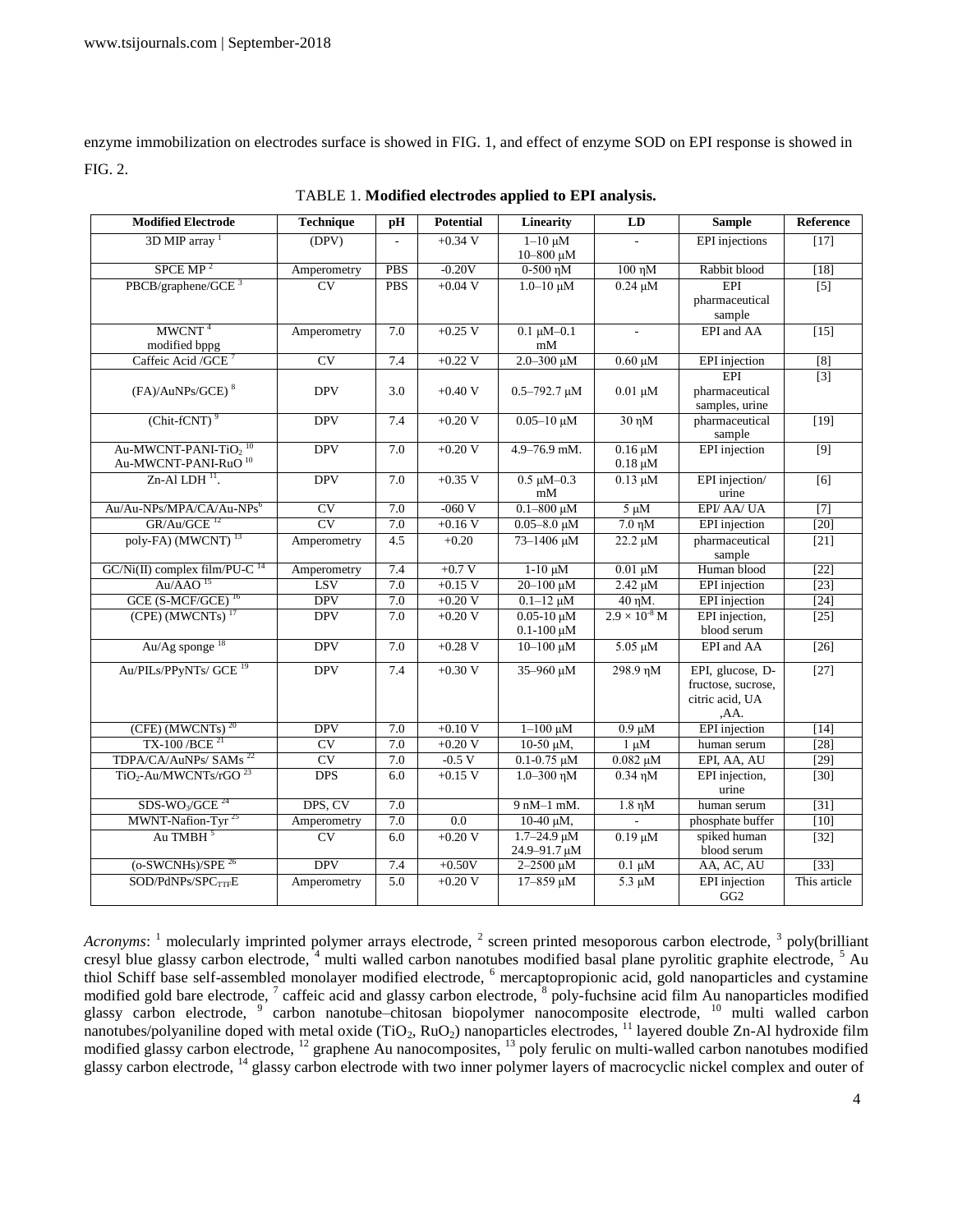polyurethane g-benzyl l-glutamate, <sup>15</sup> nanoporous thin Au films deposited on a highly ordered anodic aluminum oxide electrode, <sup>16</sup> mesoporous carbon foam dispersed in Salep solution modified glassy carbon electrode, <sup>17</sup> carbon paste electrode modified with multi-walled carbon nanotubes <sup>18</sup> Au modified Ag sponge electrode, <sup>19</sup> Au nanoparticles, poly(ionic liquids, polypyrrole nanotubes graphite carbon electrodes hybrids, <sup>20</sup> carbon film electrode multiwalled carbon nanotubes modified in a chitosan matrix,  $^{21}$  TX-100 surfactant on bare carbon electrode,  $^{22}$  thiodipropionoc acid, cysteamine and gold nanoparticles modified gold pure electrodes with self-assembled monolayers,  $^{23}$  TiO<sub>2</sub>-Au multi walled carbon nanotubes reduced graphene, graphite carbon composite electrode,  $24$  gamma irradiated sodium dodecyl sulfate, tungsten trioxide nanoparticles modified glassy carbon electrodes, <sup>25</sup> multiwalled carbon nanotube-Nafion tyrosinase electrode, <sup>26</sup> Oxidized Single-Wall Carbon Nanohorns o-SWCNHs)/SPE.



FIG. 1. **NPs electrodeposition, AFM characterization and SOD immobilization on SPC**<sub>TTF</sub>**E**.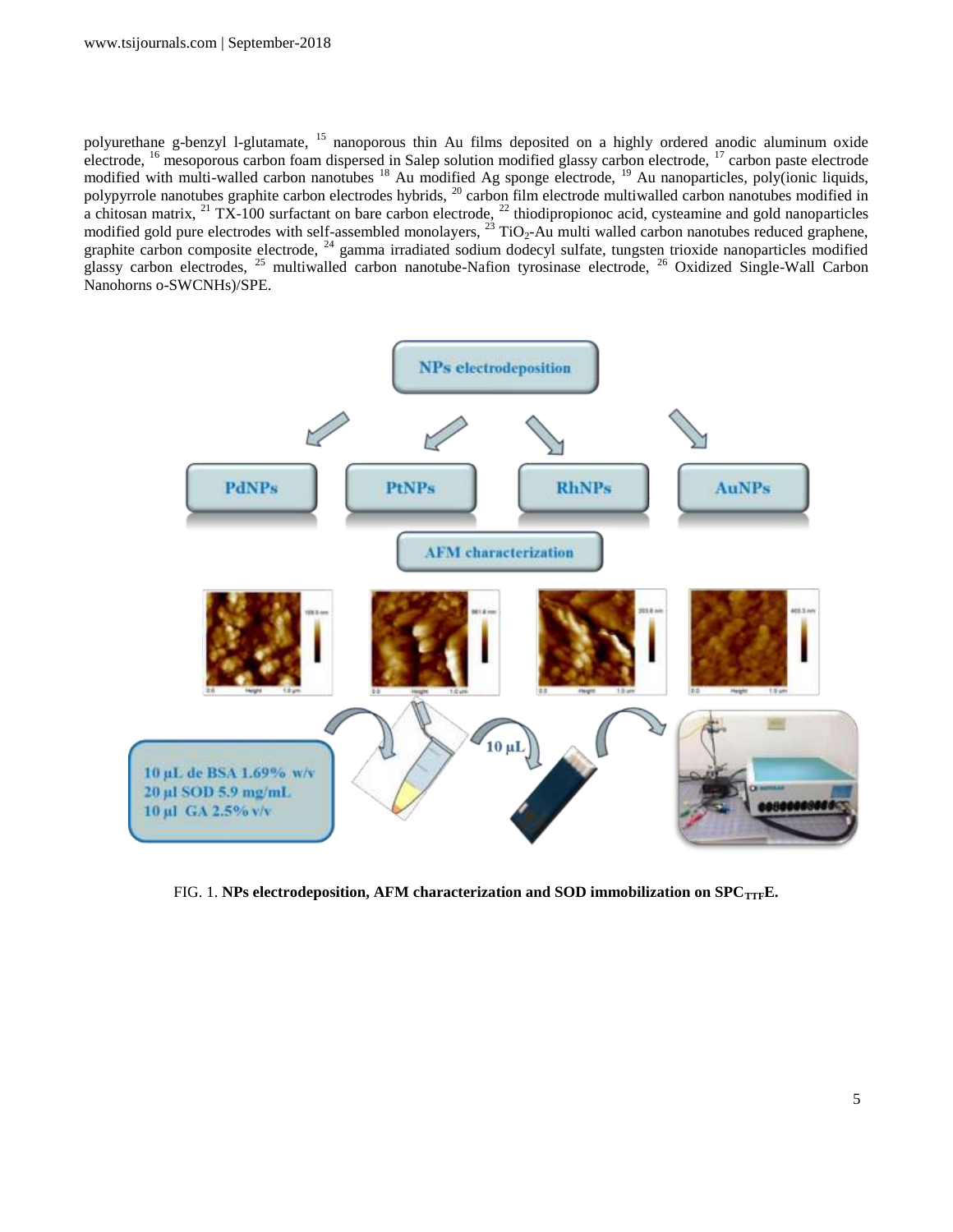

FIG 2. **EPI response with SPC<sub>TTF</sub>E, in presence of SOD enzyme, Britton Robinson buffer pH 5.0; EPI 1.69**  $\times$  **10<sup>-4</sup> M.**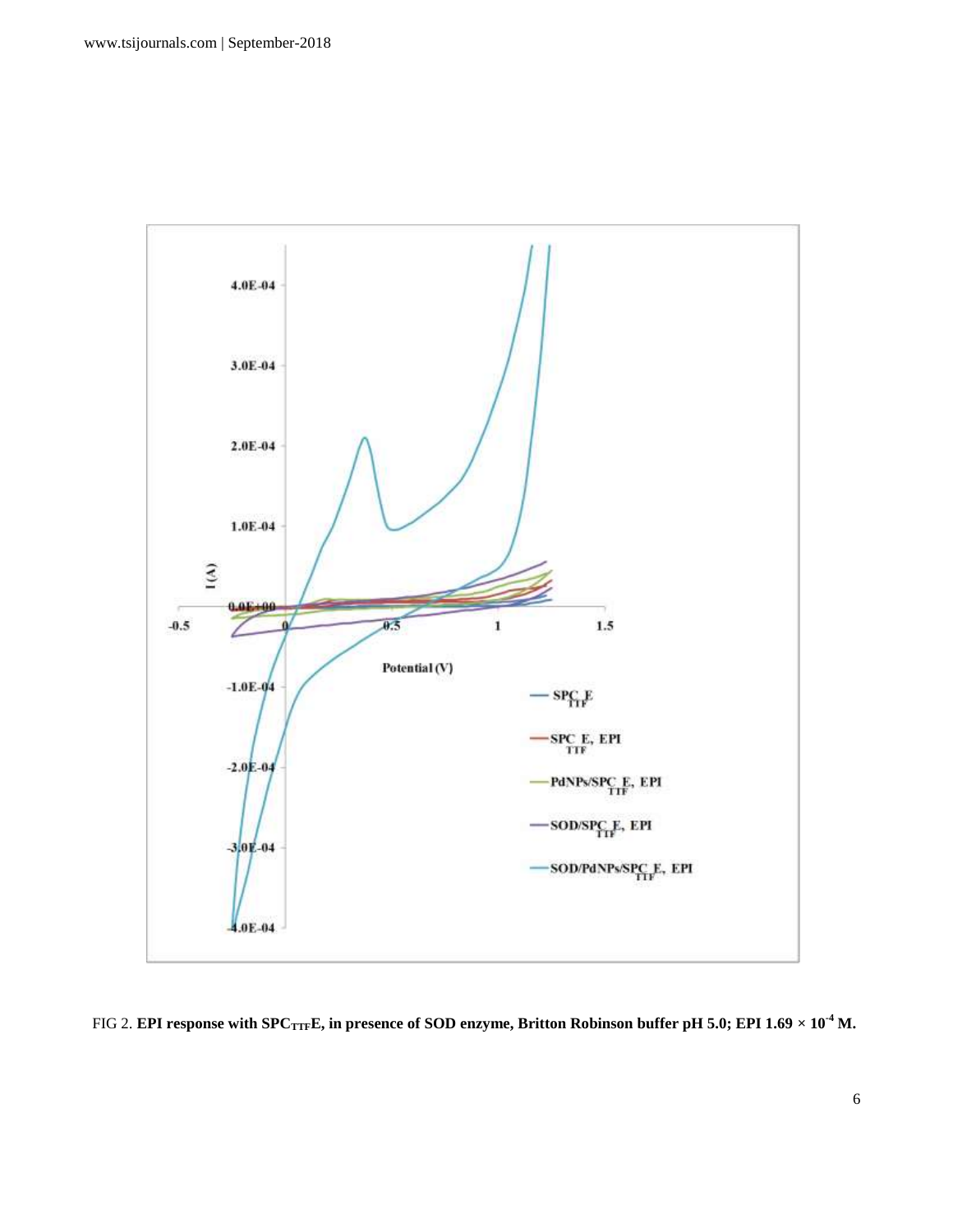#### **Results**

### **Optimization of experimental parameters of EPI biosensor**

A linear dependence between current (I) and EPI concentrations is found, and study in order to optimize the amperometric response was carried out. The EPI response was evaluated between a potential range from +0.20 V and +0.60 V. Regarding the FIG. 3, a potential of 0.2 V was found as more suitable regarding signal stability, since greater selectivity for EPI can be achieved, avoiding interferences. Also, the influence of supporting electrolyte pH was evaluated (FIG. 4), by performing several EPI calibration curves at different pH values, and comparing the sensitivities obtained between the experiments. From the evaluated pH range, from 5.0 to 8.0, the higher slope was obtained at pH 5.0 and Eap of +0.2 V, being these conditions chosen to perform EPI calibration curves with SOD/PdNPs/SPC $_{\mathrm{TTF}}$ E biosensor.



FIG. 3. Effect of potential on EPI current with SOD/PdNPs/SPC<sub>TTF</sub>E.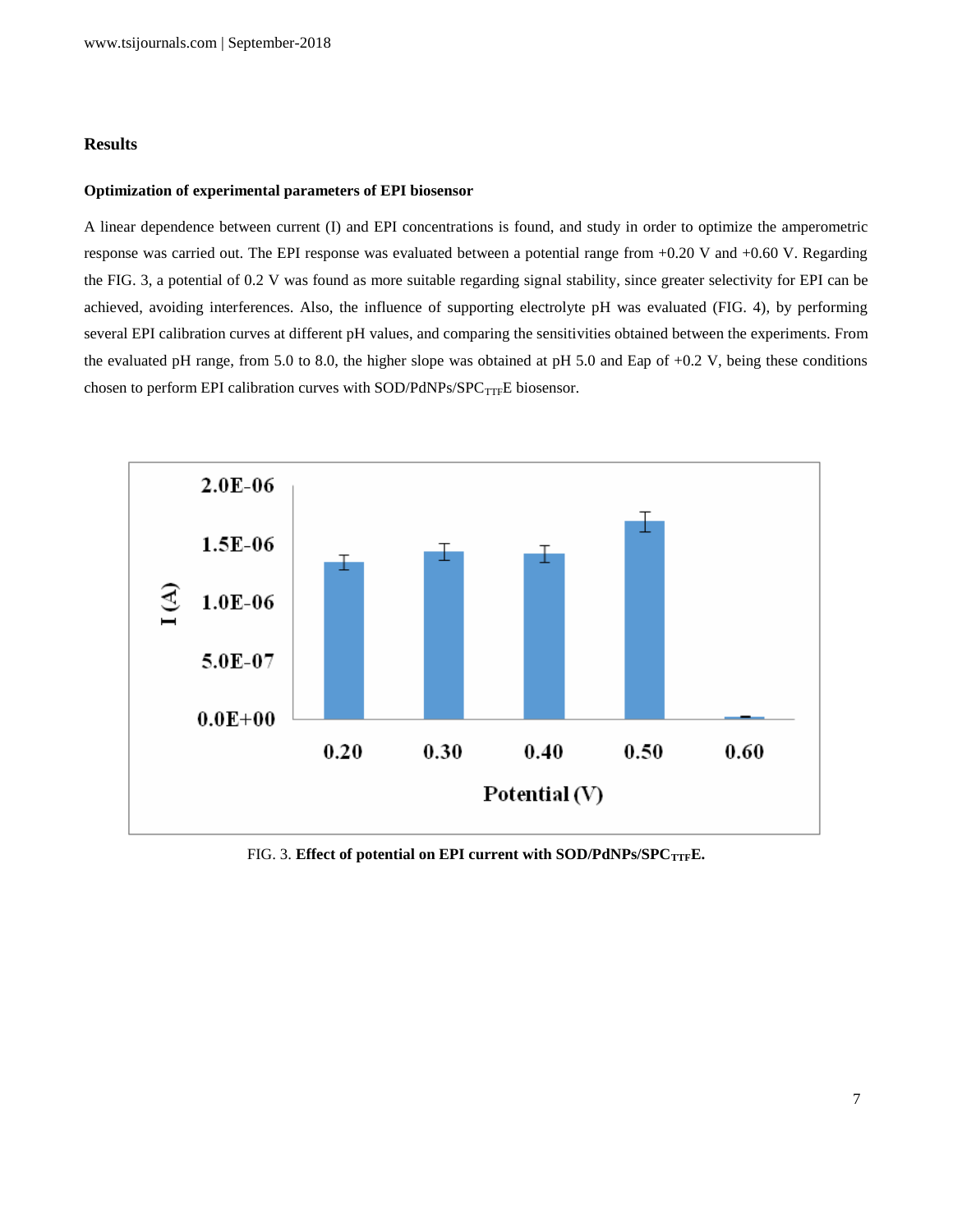

FIG. 4. **Effect of pH on EPI/SOD/PdNPs/SPC<sub>TTF</sub>E; Eapp = +0.2 V** *vs***. SPE Ag/AgCl.** 

# **Characterization by AFM of modified nanoparticles electrodes**

SPC<sub>TTF</sub>Es were modified with nanoparticles by using the electrodeposition method described previously, AFM parameters were determinate and their values are showed in TABLE 2. PdNPs/SPC<sub>TTF</sub>E showed RA, RMS and Rmax lowest values meaning a homogeneous and regular surface [16] and highest slope of EPI calibration curves accordingly with FIG. 5. Electrodes current with different Nps deposited was corrected subtracting residual current of every one.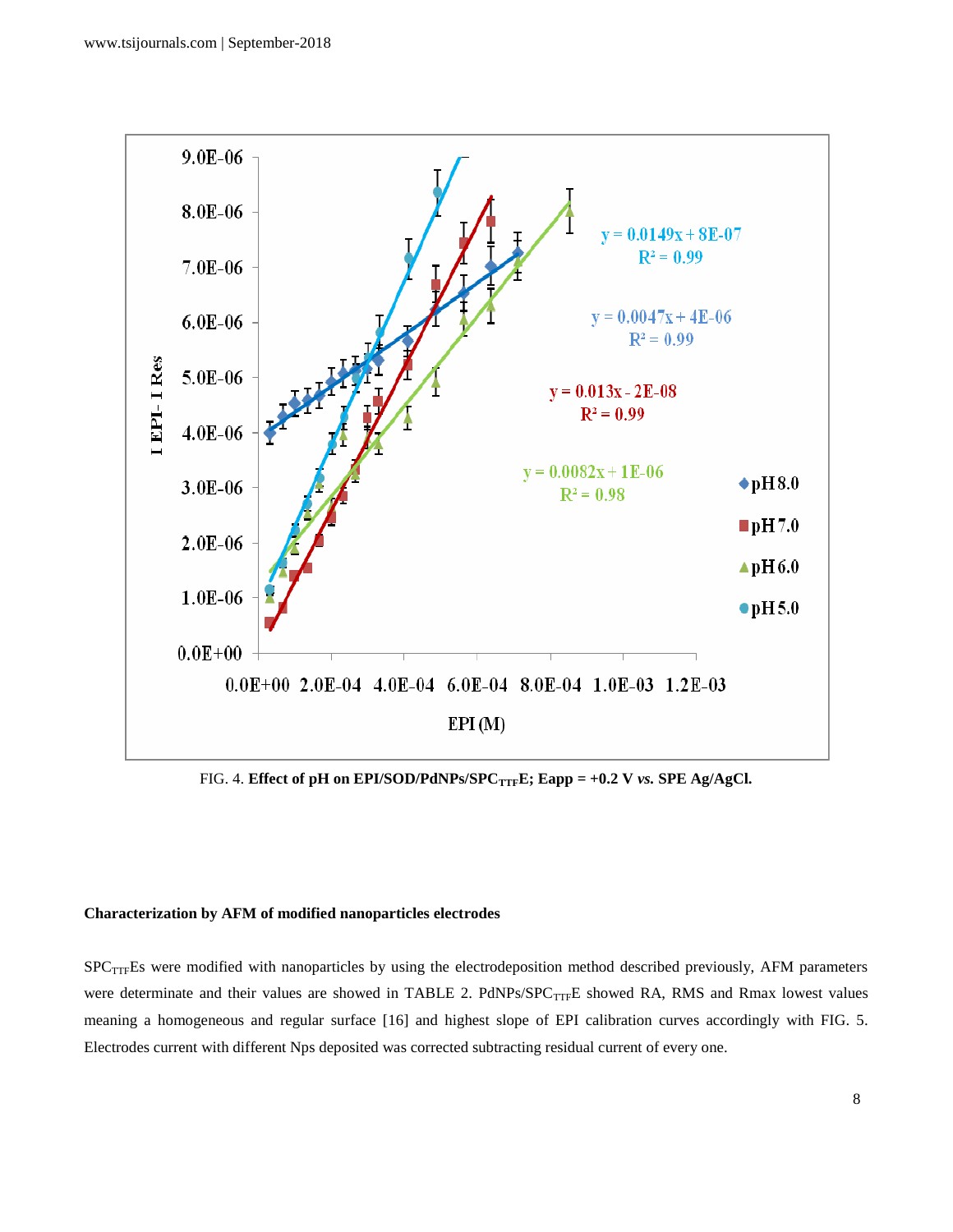

FIG. 5. **EPI calibration curves SOD/NPs/SPCTTFEs, pH 5.0; +0.2 V** *vs.* **SPE Ag/AgCl. For successive additions of EPI from a stock solution**  $8.60 \times 10^{-3}$  **M** 

| $NPs/SPC$ <sub>TTF</sub> $E$ | <b>RA</b><br>(nm) | <b>RMS</b><br>(nm) | R max<br>(nm) | <b>Rku</b>  | <b>RSk</b> |
|------------------------------|-------------------|--------------------|---------------|-------------|------------|
| AuNPs/SPC <sub>TTF</sub> E   | 34.6              | 44.5               | 403           | 3.19        | $-0.0292$  |
| PdNPs/SPC <sub>TTF</sub> E   | 14.7              | 18.2               | 106           | 2.69        | 0.0939     |
| PtNPs/SPC <sub>TTF</sub> E   | 106               | <b>140</b>         | 864           | <b>3.60</b> | 0.141      |
| RhNPs/SPC <sub>TTF</sub> E   | 25.6              | 33.9               | 204           | 3.65        | $-0.189$   |

TABLE 2. **AFM parameters of CV modified NPs/SPCTTFEs**.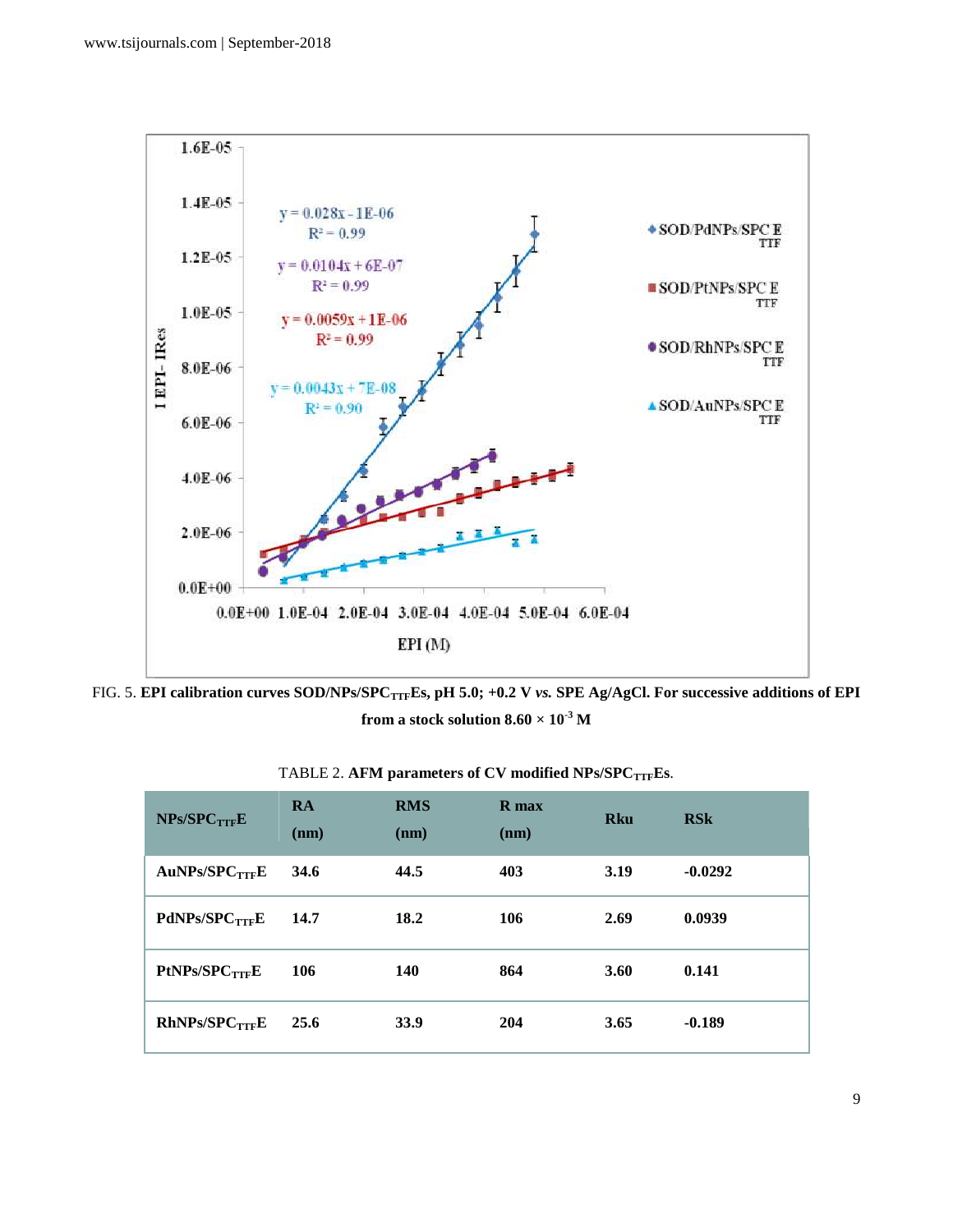



FIG. 6. Amperogram performed under optimized conditions for the SOD/PdNPs/SPC<sub>TTF</sub>E biosensor Inset **corresponding EPI calibration curve obtained at pH 5.0; +0.2 V** *vs.* **SPE Ag/AgCl**.

# **EIS characterization of modified SOD/PdNPs/SPCTTFE**

The successive electrode modifications performed were characterized through an impedance study, evaluating the redox probe  $K_4$ (FeCN)<sub>6</sub> at  $4.5 \times 10^{-3}$  M, first were settled open circuit potential and later were obtained impedance parameters. First tested electrode was SPCE and corresponding Nyquist plot shows homogeneous layer driven by mass transfer and diffusion; N component of constant phase approaches ideal capacitor. Electrode modification with TTF showed similar behavior and N value of 0.939, Nyquist plot as semicircle is associated with charge transfer process and line with slope at  $45^{\circ}$  represents diffusion controlled process.

Palladium nanoparticles  $SPC_{TTF}E$  modification shows the effect of homogeneous layer and mass transfer conserved, also diffusion is present. Effect of enzyme immobilization on Pd/SPC<sub>TTF</sub>E showed electrode process governed by charge transfer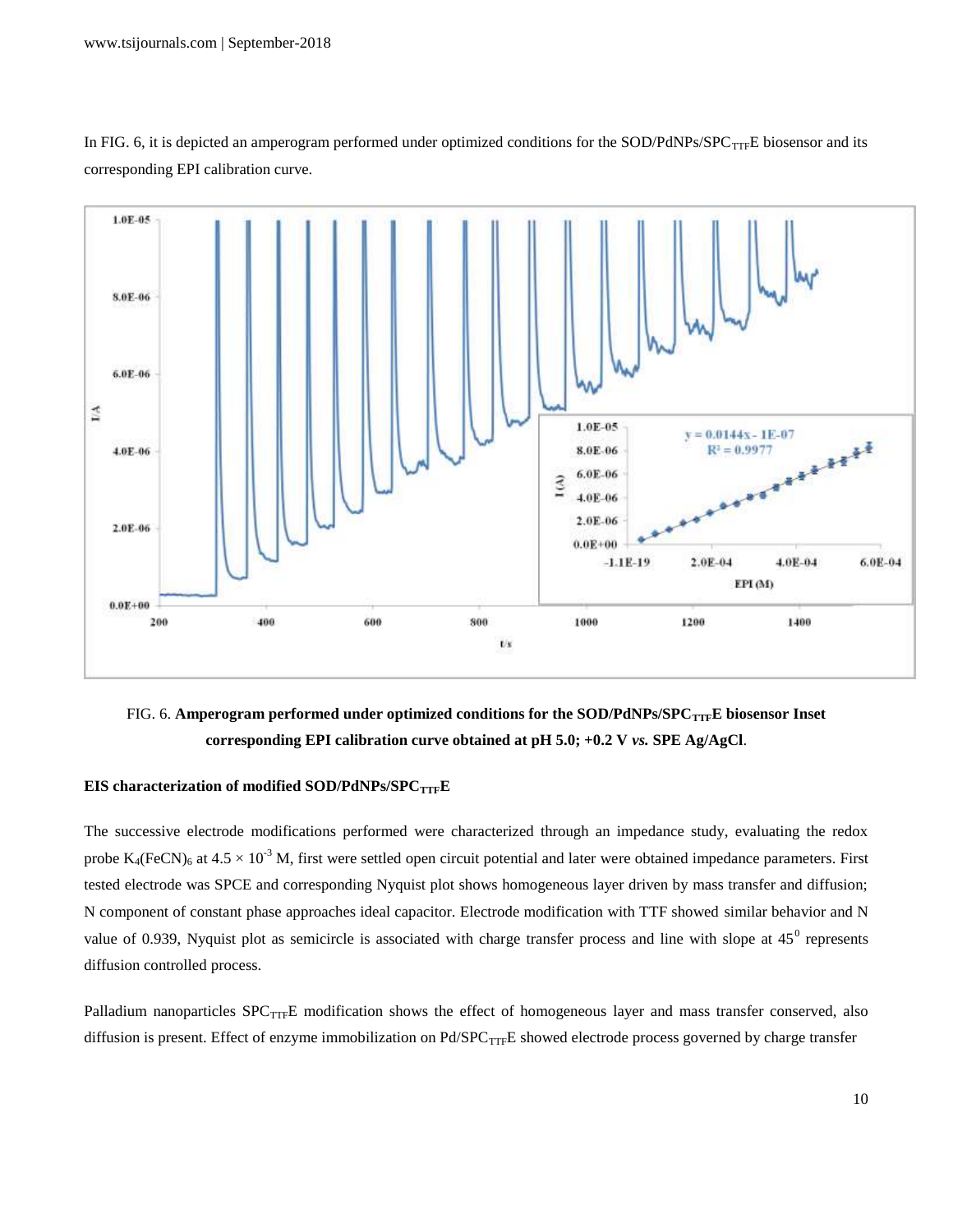and also homogeneous layer was settled due an observed serial circuit. Circuits of successive electrodes modifications are depicted in FIG. 7.

SPCE shows larger resistance of 121.7 than  $SPC_{TTF}E$  that showed a decrease in electron transfer resistance with a value of 74.2. Likewise PdNps/SPC<sub>TTF</sub>E modification decrease electron transfer resistance with a value of 62.4, agree with AFM lower parameters of PdNps compared with the others metallic NPs, meaning improved conductivity of the electrode surface. With SOD enzyme glutaraldehyde immobilization an increase in electron transfer resistance happens with a value of 74.8 meaning that electron transfer is hindered with enzyme polymerization process of SOD/PdNPs/ SPC<sub>TTF</sub>E. This fact leaded to stable setting of amperometric measurements.

In FIG. 8 is showed simultaneous Nyquist plot for all described electrodes and their modifications.



FIG. 7. Circuits of electrodes modifications obtained in  $K_4$ (FeCN)<sub>6</sub> 4.5  $\times$  10<sup>-3</sup> M.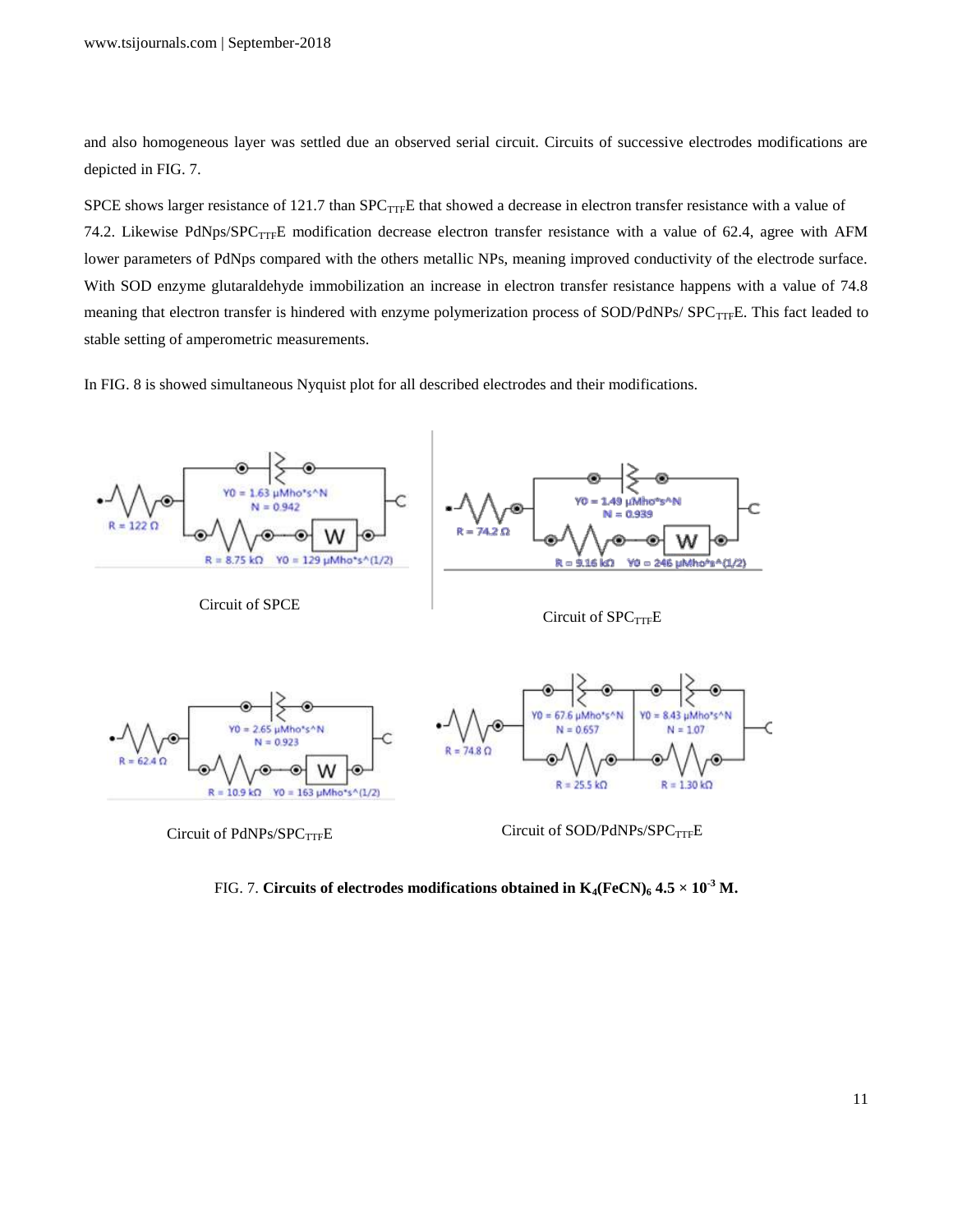

FIG. 8. **Recorded Nyquist plot of tested electrodes in**  $K_4$ **(FeCN)<sub>6</sub> 4.5**  $\times$  **10<sup>-3</sup> M.** 

#### **Validation of SOD/PdNps/SPTTFE biosensor**

**Limit of detection:** The limit of detection (LOD) of  $5.2 \pm 0.3 \times 10^{-6}$  M was calculated as three standard deviation of four EPI replicates concentration (3s) evaluated from standard addition calibration curves (n=4) under the optimum working conditions. Similar to LOD, the limit of quantification (LOQ) estimated was calculated as ten standard deviation of four EPI replicates concentration (10s) obtained from standard addition calibration curves (n=4) [34,35] and its value was 17.5  $\pm$  0.9  $\times$  $10^{-6}$  M

**Precision:** The developed biosensor was characterized by establishing its precision in terms of reproducibility and repeatability. The repeatability assay was assessed performing three successive EPI calibrations using the same SOD/PdNPs/SPC<sub>TTF</sub>E (n=3) in CV conditions. The electrodes were conditioned in a Britton Robinson buffer solution, pH 5.0 stirring for 5 min between experiments, RSD of slopes obtained with the same electrode was 0.97%. Likewise, the reproducibility of the amperometric signal was checked using the slopes of five EPI regression lines carried out with (n=5) different electrode surfaces, RSD slope value estimated was 2.8%.

**Accuracy:** An EPI solution of known concentration was used to spike buffer solution and mean recovery obtained was 102.8% with a RSD of 4.3% (n=5) as it is shown in TABLE 3. Also human gamma globulin fraction 2 (GG2) 1% w/v was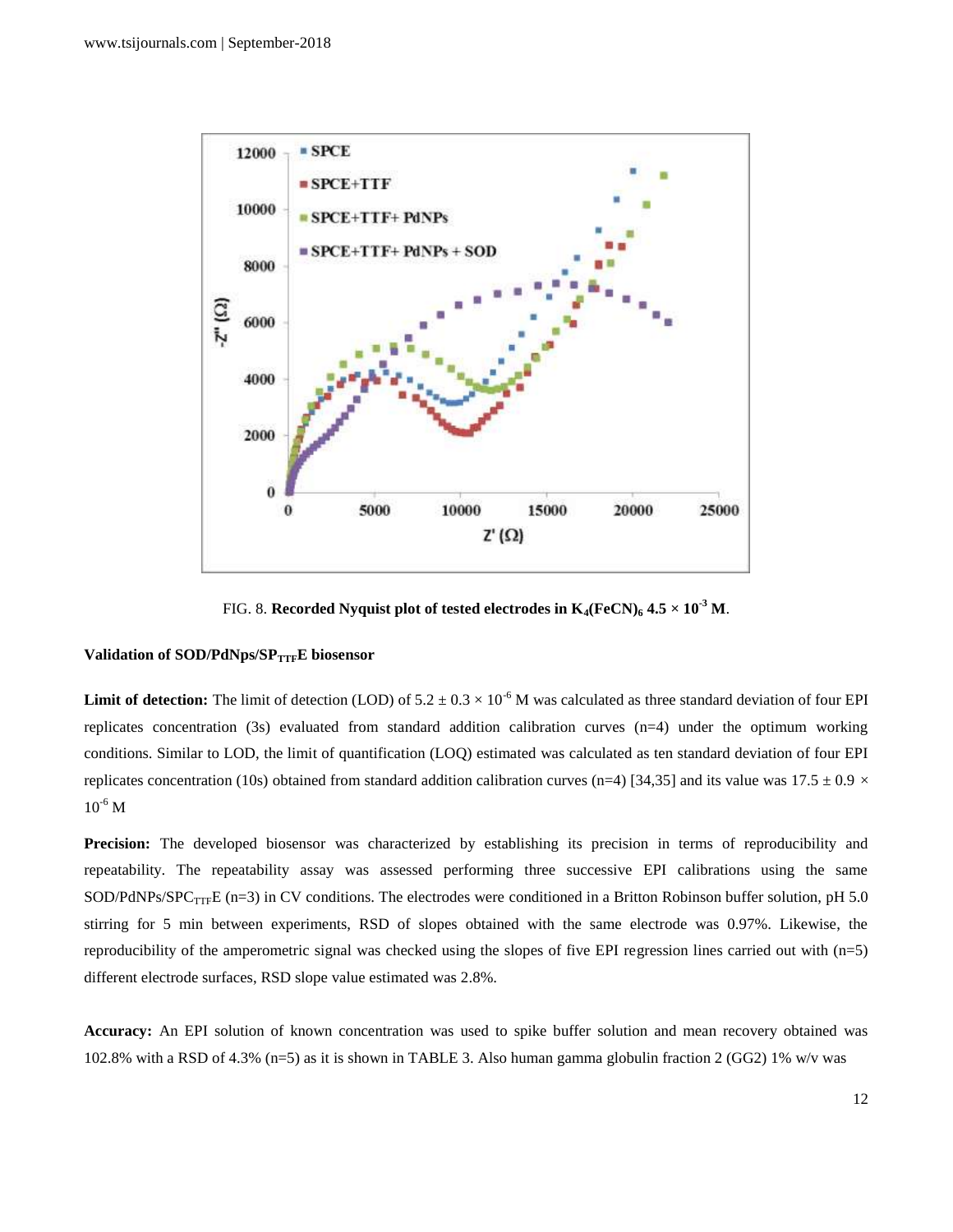spiked with EPI at two added concentrations specifically  $1.608 \times 10^{-4}$  M and  $2.794 \times 10^{-4}$  M analyzed by standard addition with a mean recovery of 103.1% with RSD of 3.5% (n=3) and 95.1% with RSD of 7.4% (n=3), as can be seen in TABLE 4.

| <b>EPI</b> added       | <b>Recovered</b>       | <b>Recovery</b> |
|------------------------|------------------------|-----------------|
| (M)                    | (M)                    | $\frac{0}{0}$   |
|                        | $5.354 \times 10^{-4}$ | 103.5           |
|                        | $5.435 \times 10^{-4}$ | 105.1           |
| $5.171 \times 10^{-4}$ | $5.498 \times 10^{-4}$ | 106.2           |
|                        | $5.379 \times 10^{-4}$ | 104.0           |
|                        | $4.922 \times 10^{-4}$ | 95.2            |
| Mean                   | $5.318 \times 10^{-4}$ | 102.8           |
| <b>SD</b>              |                        | 4.4             |
| <b>RSD</b>             |                        | 4.3             |

TABLE 3. **Recovery of EPI solution spiked to buffer solution.**

**Analytical application:** A pharmaceutical injection of EPI with a reported concentration of 1 mg/mL was evaluated using the SOD/PdNPs/SP<sub>TTF</sub>Es biosensor. After a proper dilution, and using standard addition method analysis, an EPI mean recovery of 102.4 % was obtained, with a RSD of 7.9% (n=4) as it is shown in TABLE 5. Reported value of EPI injection is in agreement with mean experimental value considering confidence limit values. Recovered EPI concentration expressed as  $1.02 \pm 0.13$  mg/mL contains reported injection concentration.

| <b>EPI</b> added       | <b>EPI</b> recovered    | <b>Recovery</b> |
|------------------------|-------------------------|-----------------|
| (M)                    | (M)                     | $\%$            |
| $1.608 \times 10^{-4}$ | $1.6284 \times 10^{-4}$ | 101.3           |
|                        | $1.619 \times 10^{-4}$  | 100.7           |
|                        | $1.724 \times 10^{-4}$  | 107.3           |
| Mean                   |                         | 103.1           |
| <b>SD</b>              |                         | 3.6             |
| <b>RSD</b>             |                         | 3.5             |
| $2.794 \times 10^{-4}$ | $3.007 \times 10^{-4}$  | 103.2           |
|                        | $2.298 \times 10^{-4}$  | 91.2            |
|                        | $2.539 \times 10^{-4}$  | 90.9            |
| Mean                   |                         | 95.1            |
| <b>SD</b>              |                         | 7.0             |
| <b>RSD</b>             |                         | 7.4             |

TABLE 4**. Recovery of EPI spiked to GG2 solution.**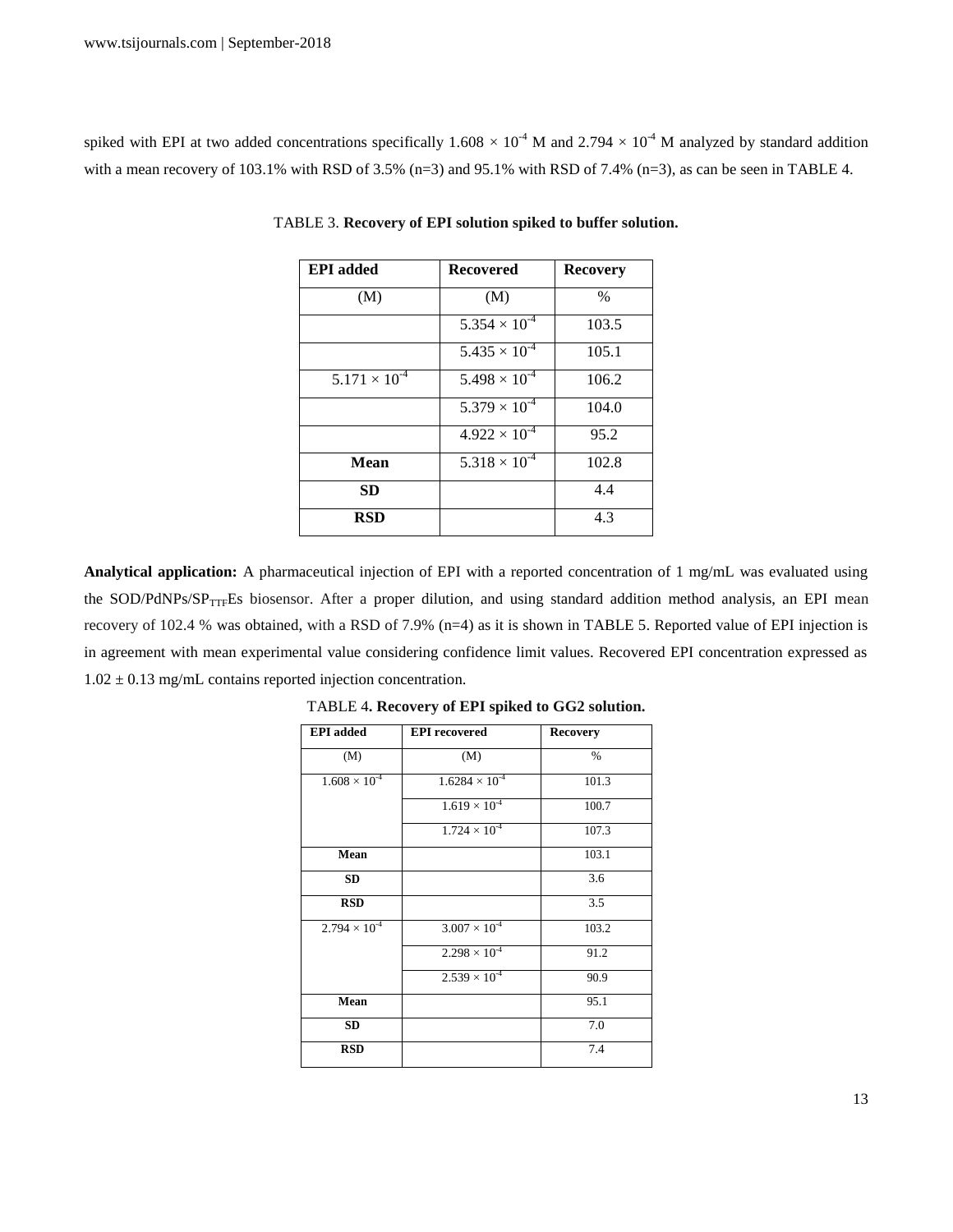| <b>EPI</b> added                                                                     | <b>EPI</b> recovered   | DF 5020/20             | g EPI/L | <b>Recovery</b> |
|--------------------------------------------------------------------------------------|------------------------|------------------------|---------|-----------------|
| (M)                                                                                  | (M)                    |                        |         | $\frac{0}{0}$   |
|                                                                                      | $2.396 \times 10^{-5}$ | $6.014 \times 10^{-3}$ | 1.1017  | 110.2           |
| $2.175 \times 10^{-5}$                                                               | $2.106 \times 10^{-5}$ | $5.295 \times 10^{-3}$ | 0.9682  | 96.8            |
|                                                                                      | $2.048 \times 10^{-5}$ | $5.149 \times 10^{-3}$ | 0.9416  | 94.2            |
|                                                                                      | $2.357 \times 10^{-5}$ | $5.925 \times 10^{-3}$ | 1.0837  | 108.4           |
| <b>Mean</b>                                                                          |                        |                        | 1.024   | 102.4           |
| <b>SD</b>                                                                            |                        |                        | 0.081   | 8.1             |
| <b>RSD</b>                                                                           |                        |                        | 7.9     | 7.9             |
| <b>DF</b> : Dilution Factor 20 $\mu$ l of sample diluted to 5020 $\mu$ l with buffer |                        |                        |         |                 |

TABLE 5**. Recovery of EPI pharmaceutical injection spiked to buffer solution**.

#### **Interferences**

AA and UA are usually present in biological samples, and had been reported as interferences for EPI. As shown in FIG. 9, the effect of such species on SOD/PdNPs/SPC<sub>TTF</sub> E electrochemical signal for EPI, was evaluated by cyclic voltammograms recorded for EPI  $1.69 \times 10^{-4}$  M in presence of AA  $1.90 \times 10^{-3}$  M and UA  $1.80 \times 10^{-5}$  M. Cyclic voltammograms of AA, UA, and EPI using SOD/PdNPs/SPC<sub>TTF</sub>E, in Britton Robinson buffer pH 5.0, have shown that AA and AU oxidation potential is higher than +0.2 V, allowing to avoid interference of such species, since this was the potential chosen for EPI determination using SOD/PdNPs/SPC $_{\mathrm{TTF}}$ Es.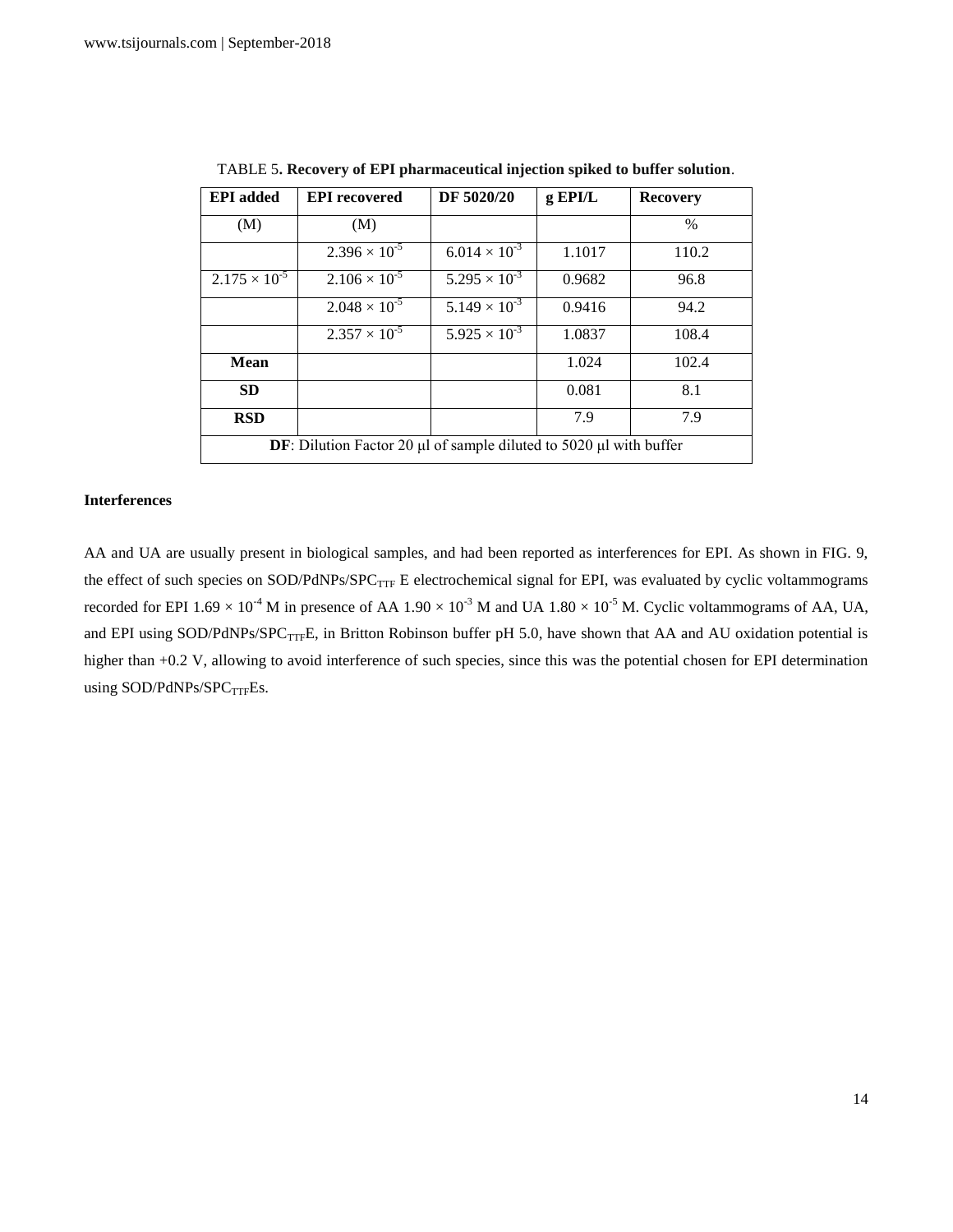

FIG. 9. **Cyclic voltammograms that shows peak potential for EPI 1.69 × 10-4 M and sequential additions of AA and UA using EPI/SOD/PdNPs/ SPCTTFE, Britton Robinson buffer pH 5.0.**

# **Discussion**

Cyclic voltammograms performed at  $SOD/NPs/SPC<sub>TTF</sub>Es$ , were evaluated regarding the linearity and sensibility to EPI additons. PdNPs deposition shows improved results, resulting in highest slope of calibration curves, than the other metals used. Despite that, the biosensor sensitivity was found also improved for RhNPs, followed by PtNPs and AuNps.

AFM parameters of PdNPs showed lowest values of RA of 14.7, RMS of 18.2 and Rmax of 106, compared with the other metallic NPs deposited on  $SPC_{TTF}$ Es. Also, a more regular surface of PdNPs/SPC $_{TTF}$ E is accordingly with the highest slope of EPI calibration curves performed with above mentioned electrode.

EIS study of modified SOD/PdNPs/SPC<sub>TTF</sub>E allowed characterization of sequential modifications realized on SPCEs. The EIS experiments showed that the modifications decrease of R1 value, leading to an improved conductivity of modified SPCEs, with exception in the enzymatic crosslinking, which produces an R1 increase. Notwithstanding, the SOD immobilization produces stable amperometric measurements, confirmed in assays of biosensor characterization. All tested electrodes showed a good agree between proposed circuit and experimental values indicated by chi square values  $\chi^2$  lower than 0.1605. Regarding electrodes modification proposed for EPI determination, showed in TABLE 1, this is the only SPCE modified with SOD and PdNPs to be applied to EPI determination. Also, pH proves to be an important variable to control,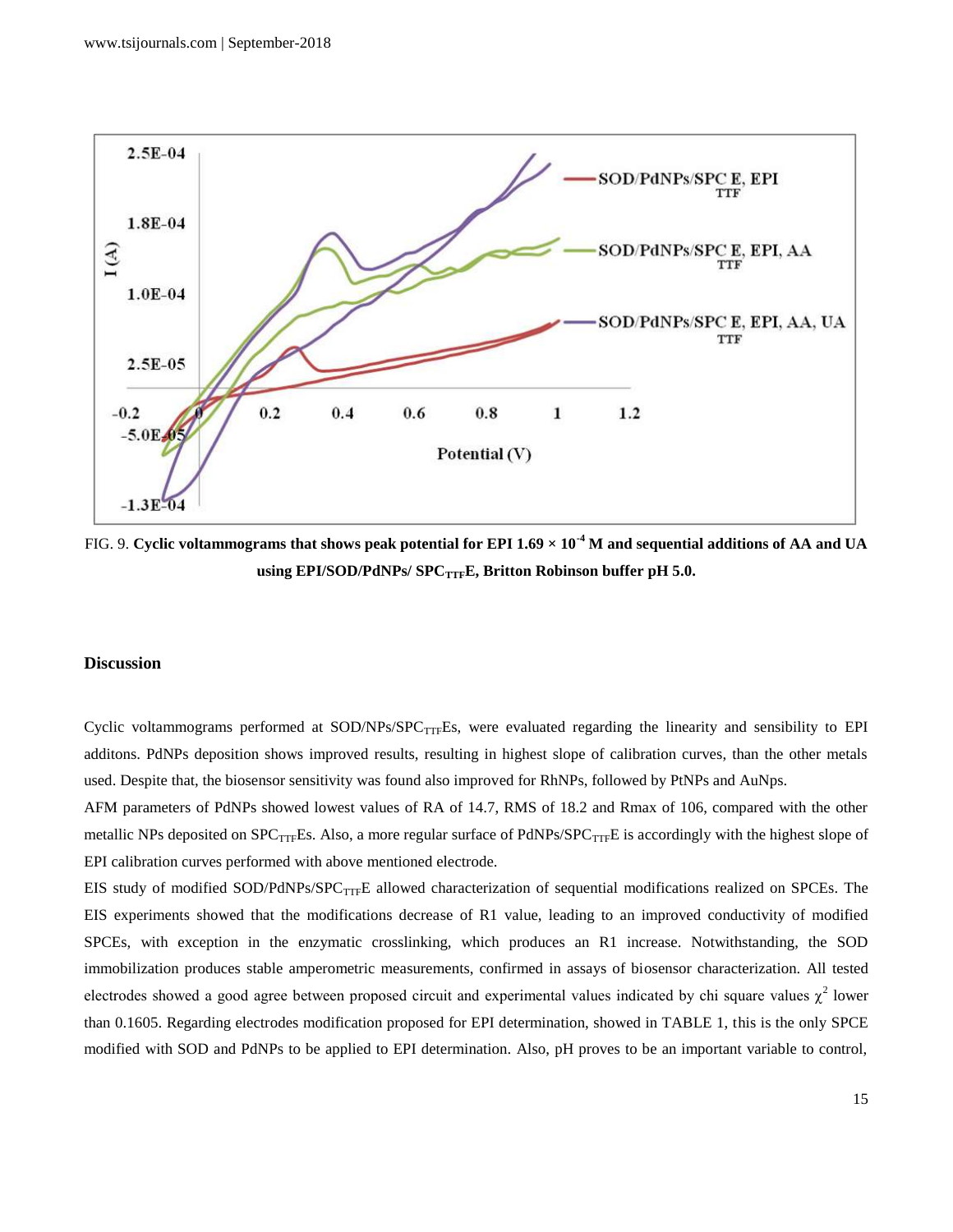since different pH values results in different sensitivities of the  $SOD/NPs/SPC<sub>TTF</sub>ES$  biosensor to EPI concentrations. The supporting electrolyte with pH value of 5.0, demonstrates to offer a higher slope of the calibration curves, improving the analytical response of the system. Furthermore, working potential of +0.2 V was selected in order to avoid insoluble EPI oxidation products, such as epinephrine quinone.

Compared with the other modified electrodes applied to EPI determinations that performed very complex methodologies with several successive steps to reach electrode surface modification, proposal modification procedure is easier, faster and performance parameters of developed SOD/PdNPs/SPC<sub>TTF</sub>E shows low detection limit and very good precision described as repeatability with RSD of 0.97% and RSD reproducibility of 2.8%. Its applicability to pharmaceutical samples was verified with analysis of EPI injection, it was diluted to appropriate method concentration and recovered with 102.4% and reported value was included in experimental value with its RSD. Cyclic voltammetric experiments for EPI determination in presence of interfering species, such as the AA and AU, exhibited selectivity for the interest neurotransmitter, using a low working potential to perform the analysis.

#### **Conclusions**

NPs of Au, Pt, Pd and Rh influenced slopes of EPI calibration curves. NPs electrodeposited onto  $SPC_{TTF}E$  were characterized by AFM parameters and EPI amperometric calibration curves. PdNPs/SPC $_{\text{TTF}}$ E showed lower AFM parameters than others NPs/SPC<sub>TTF</sub>Es. In agreement with these data, EIS electrode process characterization proves that the biosensor is improved with PdNPs on CV conditions, achieving a good linearity and higher catalytic effect.

The LOD obtained for EPI concentrations in the SOD/PdNPs/SPC<sub>TTF</sub>E biosensor, allowed to quantify low amounts of EPI at low working potentials, minimizing possible interferences that could be oxidized in real samples.

GG2, 1% *w/v* was spiked with EPI at two concentrations with a mean recovery of 103.1% with RSD of 3.5% (n=3) and 95.1% with RSD of 7.4% (n=3). An EPI injection was analyzed with developed SOD/PdNPs/SPC<sub>TTF</sub>E biosensor, recovering 102.4% and presenting a RSD of 7.9% (n=4). EPI biosensor validation was performed under optimized conditions: pH 5.0, applied potential of +0.2 V. The recovery value obtained using GG2, supported the feasibility of SOD/PdNPs/SPC<sub>TTF</sub>Es based biosensor for EPI determination. Moreover analysis of pharmaceutical sample enforces applicability of developed biosensor to this type of samples.

### **Acknowledgments**

Authors would like to acknowledge funding from the Vice-presidency for Research at the University of Costa Rica (Project 804-B5-117), Ministerio de Ciencia e Innovación (MICINN Spain) and Fondo Europeo de Desarrollo Regional (FEDER) (Projects :TEC-TEC20013-40561-P and MUSSEL RTC-2015-4077-2).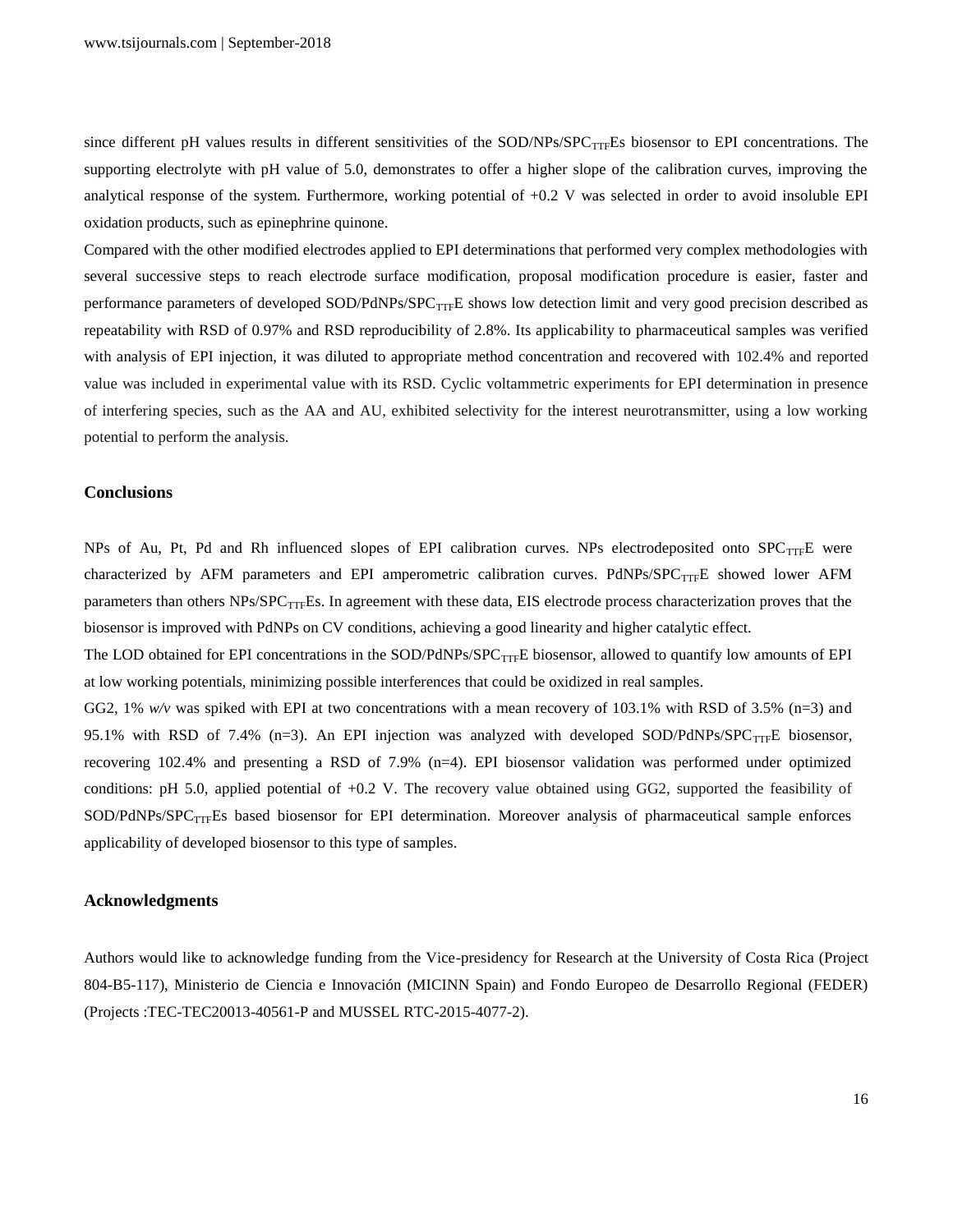#### **REFERENCES**

- 1. Eldrup E, Mogensen P, Jacobsen J, et al. CSF and plasma concentrations of free norepinephrine, dopamine, 3,4 dihydroxyphenylacetic acid (DOPAC), 3,4-dihydroxyphenylalanine (DOPA), and epinephrine in Parkinson's disease. Acta Neurol Scand. 1995;2:116-21.
- 2. Fouad D, El-Said W. Selective Electrochemical Detection of Epinephrine Using Gold Nanoporous Film. J Nanomater. 2016; 1-8.
- 3. Taei M, Hasanpour F, Tavakkoli N, et al. Electrochemical characterization of poly(fuchsine acid) modified glassy carbon electrode and its application for simultaneous determination of ascorbic acid, epinephrine and uric acid. J Mol Liq. 2015; 211:353-62.
- 4. Akyilmaz E, Turemis M, Yasa I. Voltammetric determination of epinephrine by white rot fungi (Phanerochaete chrysosporium ME446) cells based microbial biosensor, Biosens Bioelectron. 2011; 26:2590-94.
- 5. Ding M, Zhou Y, Liang X, et al. An electrochemical sensor based on graphene/poly (brilliant cresyl blue) nanocomposite for determination of epinephrine. J Elec Anal Chem. 2017; 63:25-31.
- 6. Ni F, Wang Y, Zhang D, et al. Electrochemical Oxidation of Epinephrine and Uric Acid at a Layered Double Hydroxide Film Modified Glassy Carbon Electrode and Its Application. Electroanalysis. 2010; 22:1130-35.
- 7. Łuczak T. Comparison of electrochemical oxidation of epinephrine in the presence of interfering ascorbic and uric acids on gold electrodes modified with S-functionalized compounds and gold nanoparticles. Elec Chimi Acta. 2009;54:5863-70.
- 8. Wang R, Luo HQ, Li NB. Electrochemical Behavior of Epinephrine at a Glassy Carbon Electrode Modified by Electrodeposited Films of Caffeic Acid. Sensors. 2006;6:80-89.
- 9. Tsele TP, Adekunle AS, Fayemi OE, et al. Electrochemical detection of Epinephrine using Polyaniline nanocomposite films doped with TiO2 and RuO2 Nanoparticles on Multi-walled Carbon Nanotube. Elec Chimi Acta. 2017;243:331-48
- 10. Tsai Y, Chiu CH. Amperometric biosensors based on multiwalled carbon nanotube-Nafion-tyrosinase nanobiocomposites for the determination of phenolic compounds. Sens Actuators B. 2007; 125:10-16.
- 11. Thiagarajan S, Yang RF, Chen SM. Palladium Nanoparticles Modified Electrode for the Selective Detection of Catecholamine Neurotransmitters in Presence of Ascorbic Acid. Bioelectrochem. 2009; 75:163-69.
- 12. Sanllorente S, Domínguez O, Arcos MJ. Determination of arsenic (III) using platinum nanoparticles modified screen printed carbon based electrode. Electroanalysis. 2009;21:635-39
- 13. Domínguez O, Arcos MJ. Anodic Stripping voltammetry of antimony using gold nanoparticle modified carbon screen printed electrode. Anal Chim Acta. 2007;589:255-60
- 14. Ghica ME, Christopher MA. Simple and Efficient Epinephrine Sensor Based on Carbon Nanotube Modified Carbon Film Electrodes. Anal Lett. 2013; 46:1379-93.
- 15. Salimi A, Banks CE, Compton RG. Abrasive immobilization of carbon nanotubes on a basal plane pyrolytic graphite electrode: application to the detection of epinephrine. Analyst. 2004; 129:225-28.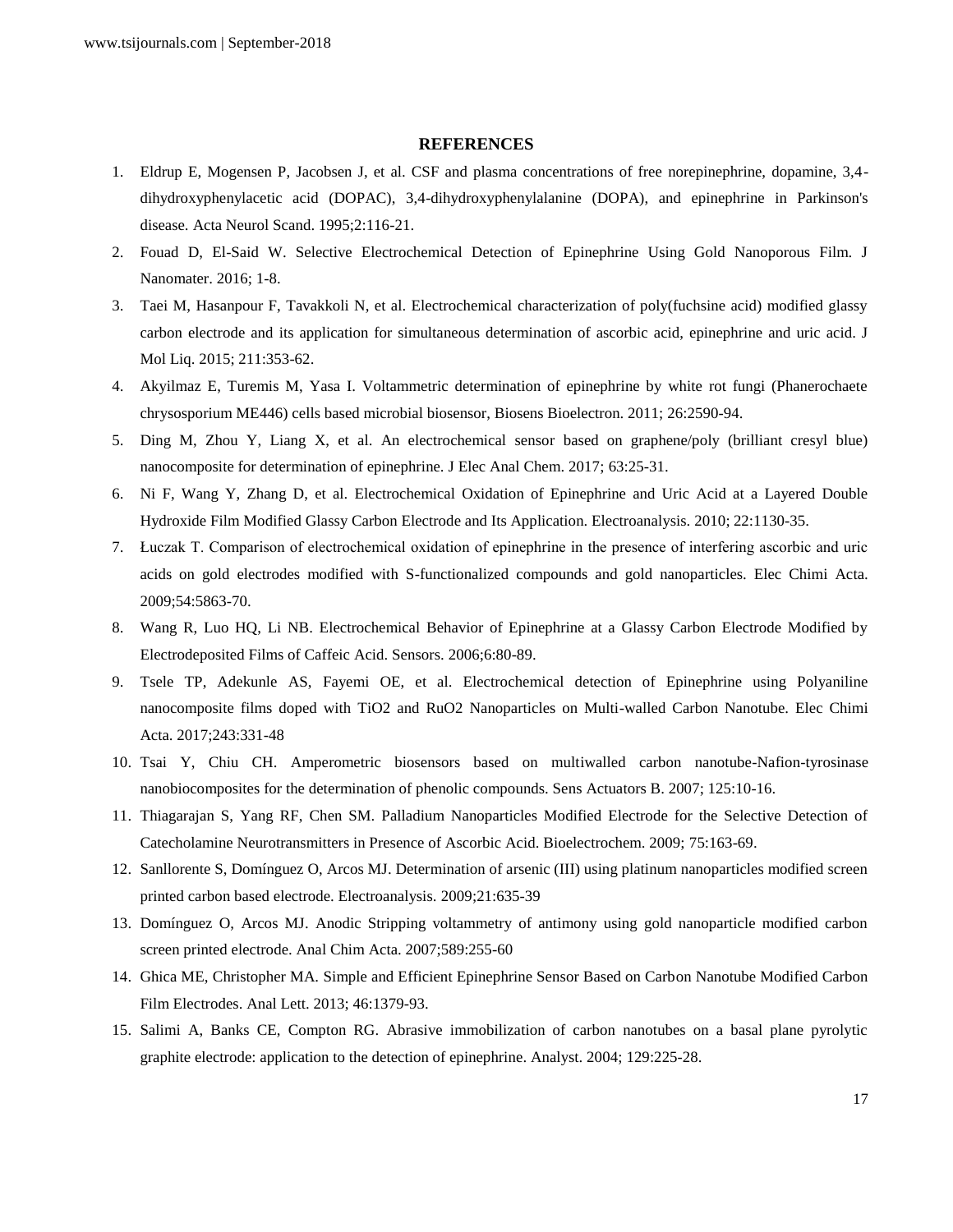- 16. Barquero M, Arcos MJ. Effect of Nanoparticles on Modified Screen Printed Inhibition Superoxide Dismutase Electrodes for Aluminum. Sensors. 2016; 16:1588.
- 17. Li HH, Wang HH, Li WT, et al. A novel electrochemical sensor for epinephrine based on three dimensional molecularly imprinted polymer arrays. Sens Actuators B. 2016; 222:1127-33.
- 18. Dai M, Haselwood B, Vogtd BD, et al. Amperometric sensing of norepinephrine at picomolar concentrations using screen printed, high surface area mesoporous carbon. Anal Chim Acta. 2013; 788:32-38.
- 19. Reddy KK, Satyanarayana M, Goud YK, et al. Carbon nanotube assembled hybrid nanocomposite electrode for direct electrochemical detection of epinephrine in pharmaceutical tablets and urine. Mater Sci Eng C. 2017;79:93-99
- 20. Cui F, Zhang X. Electrochemical sensor for epinephrine based on a glassy carbon electrode modified with graphene/gold nanocomposites. J Electroanal Chem. 2012; 669:35-41.
- 21. da Silva L, Lopes C, da Silva C, et al. Electro polymerization of ferulic acid on multi-walled carbon nanotubes modified glassy carbon electrode as a versatile platform for NADH, dopamine and epinephrine separate detection. Microchem J. 2017; 133:460-67.
- 22. Xu GR, Qi X, Yang F, et al. Double Modification of Electrode Surface for the Selective Detection of Epinephrine and Its Application to Flow Injection Amperometric Analysis. Electroanalysis. 2009;21:2486-90.
- 23. Wierzbicka E, Sulka GD. Fabrication of highly ordered nanoporous thin Au films and their application for electrochemical determination of epinephrine. Sens Actuators B. 2016;222:270-79.
- 24. Jahanbakhshi M. Mesoporous carbon foam, synthesized via modified Pechini method, in a new dispersant of Salep as a novel substrate for electroanalytical determination of epinephrine in the presence of uric acid. Mater Sci Eng C C. 2017; 70:544-51.
- 25. Thomas T, Mascarenhas RJ, Martis P, et al. Multi-walled carbon nanotube modified carbon paste electrode as an electrochemical sensor for the determination of epinephrine in the presence of ascorbic acid and uric acid. Mater Sci Eng C. 2013; 33:3294-302.
- 26. Wierzbicka E, Sulka, Grzegorz D. Nanoporous sponge like Au–Ag films for electrochemical epinephrine sensing. J Electroanal Chem. 2016; 76:243-50.
- 27. Mao H, Zhang H, Jiang W, et al. Poly (ionic liquid) functionalized polypyrrole nanotubes supported gold nanoparticles: An efficient electrochemical sensor to detect epinephrine. Mater Sci Eng C. 2017;75:495-02.
- 28. Chandrashekar BN, Swamy BEK, Gururaj KJ, et al. Simultaneous determination of epinephrine, ascorbic acid and folic acid using TX-100 modified carbon paste electrode: A cyclic voltammetric study. J Mol Liq. 2017; 231:379- 85.
- 29. Łuczak T. Epinephrine Oxidation in the Presence of Interfering Molecules on Gold and Gold Electrodes modified with Gold Nanoparticles and Thiodipropionic Acid in Aqueous Solution. A Comparative Study. Electroanalysis 2009;21(23):2557-62.
- 30. Li J, Wang X, Duan H, et al. Ultra-sensitive determination of epinephrine based on TiO2-Au nanoclusters supported on reduced graphene oxide and carbon nanotube hybrid nanocomposites. Mater Sci Eng C. 2016; 64:391-98.